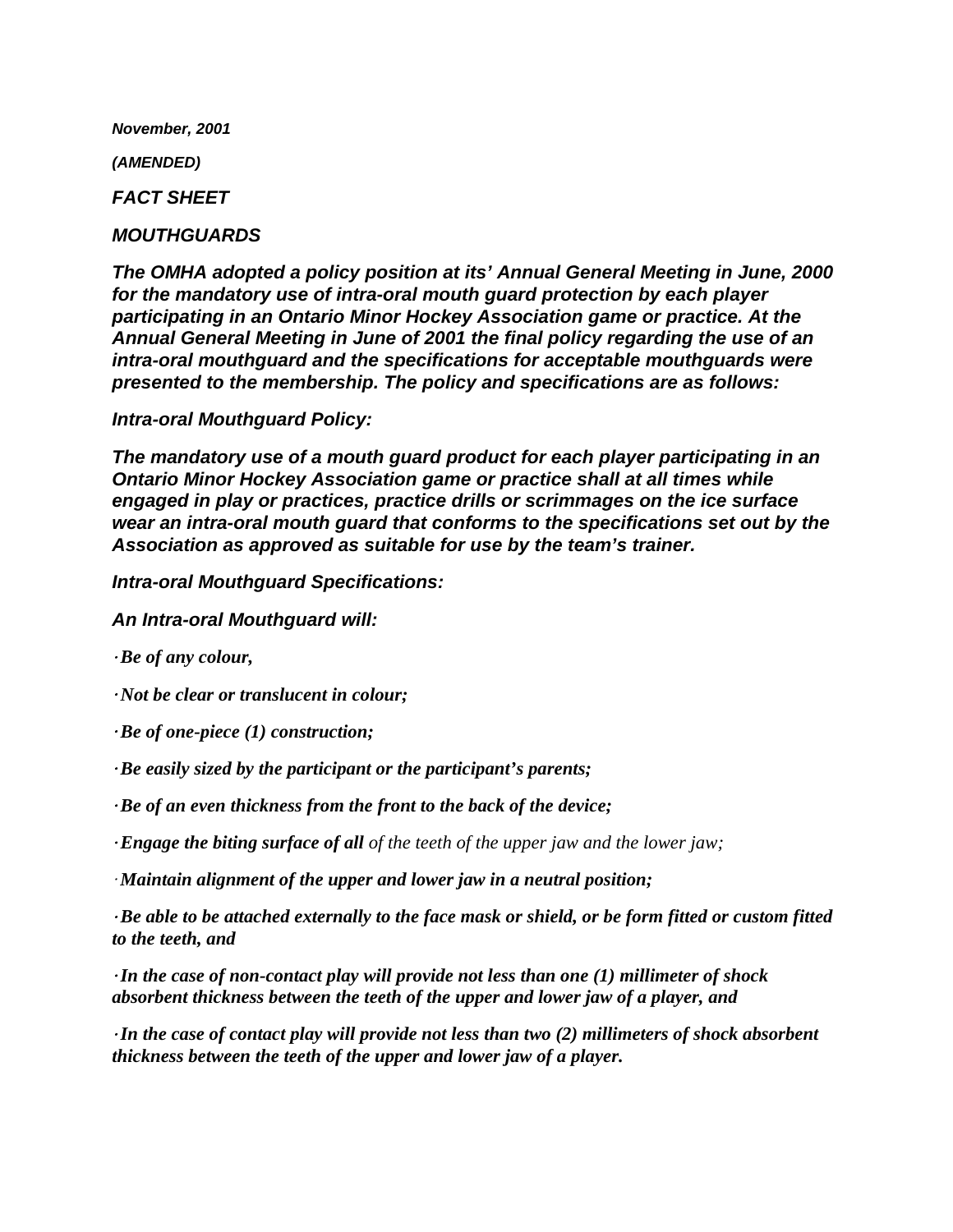## *What The Standard Means*

*Be of any colour:*

*The mouthguard may be of any colour, this is not an issue for the OMHA.*

*Not be clear or translucent in colour:*

*An intra-oral mouthguard must be easily seen when the mouth of a player is opened. This is essential in order that on-ice officials can enforce the policy and for emergency medical services personnel to be able to rapidly determine if an injured player has a mouthguard is in place.*

*Be of one-piece (1) construction:*

*The finished product must be a single object. Acceptable intra-oral mouth-guards may be constructed of laminated materials, however the materials used in the construction of a mouthguard will not de-laminate or separate while in normal use.*

*Be easily sized by the participant or the participant's parents:*

*The instructions provided by a manufacturer or supplier of intra-oral mouthguards will provide players/parents with easily understandable instructions on how to size and fit a mouthguard to a player.* 

*Be of an even thickness from the front to the back of the device:*

*The thickness of the mouthguard between the upper and lower teeth shall be consistent from the back to the front of the device.*

*Engage the biting surface of all teeth of the upper jaw and the lower jaw:*

An approved mouthguard will come into contact with the biting surface of all of *the teeth of both the upper and lower jaw when the mouthguard is properly inserted into the mouth. When fitting a mouthguard, special attention needs to be taken to ensure that the biting surface of all teeth from the front to the rear most teeth are in contact with the biting surface of the mouthguard.*

*Maintain alignment of the upper and lower jaw in a neutral position:*

*A mouthguard will, when fitted, hold the lower jaw in a natural or neutral position in relation to the upper jaw for the individual player. An approved mouthguard will not cause the lower jaw to be forced either forward or backward from its normal position.*

*Be able to be attached externally to the facemask or shield, or be form fitted or custom fitted to the teeth:*

*If an approved mouthguard has not been custom fitted by a dentist or dental hygienist, the mouthguard must have a means by which it can be attached to the cage or visor that is attached to the player's helmet. Mouthguards that are custom fitted by a dentist* or dental hygienist do not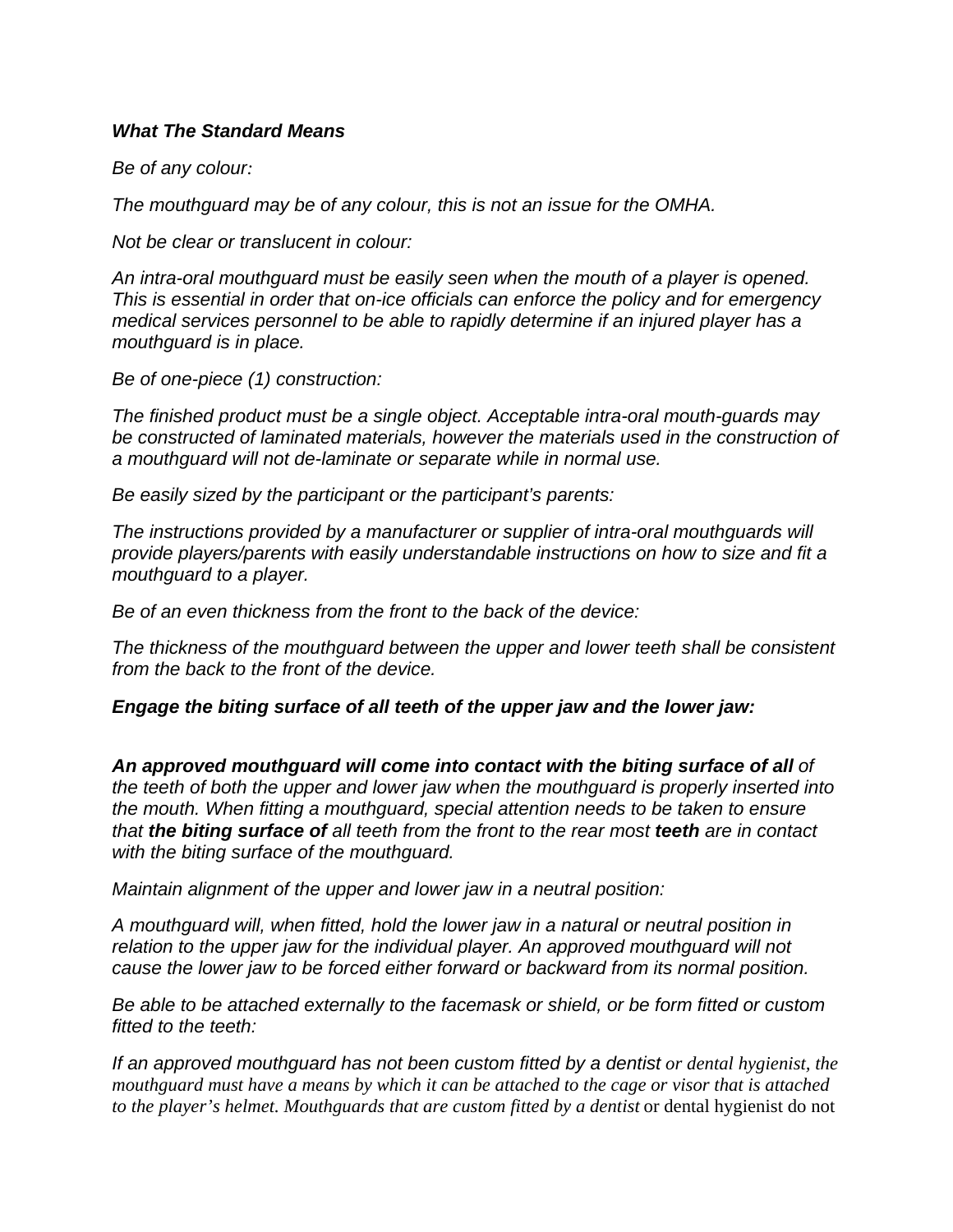require an external attachment or lanyard to connect them to the facemask or shield.

**In the case of non-contact play will provide not less than one (1) millimeter of shock absorbent thickness between the teeth of the upper and lower jaw of a player.**

**In the case of contact play will provide not less than two (2) millimeters of shock absorbent thickness between the teeth of the upper and lower jaw of a player:**

**A mouthguard is considered to be compliant with the OMHA standard when there is respectively one (1) or two (2) millimeters of thickness remaining between the teeth of the upper and lower jaw. Any mouthguard where the thickness respectively is less than one (1) or two (2) millimeters of thickness between the teeth of the upper and lower jaw in no longer compliant with the standard. Also, any mouthguard that has been chewed through or has cracks or breaks in its surface is no longer compliant and must be replaced.**

**Frequently Asked Questions** 

**What is the Implementation Date?**

**Players engaged in play or practices are required to have an approved mouthguard in use on and after January 1, 2002.**

**Is there a list of Approved Products?**

**The OMHA neither endorses nor recommends any particular product or manufacturer. Any intra-oral mouthguard product that meets the stated specifications set out by the OMHA is acceptable for use. It is essential that local associations and team trainers become familiar with this policy and the specifications of acceptable intra-oral mouthguards.**

**Who is responsible for ensuring that the mouthguard policy is implemented?**

**The responsibility to ensure implementation involves all coaches, trainers, officials and association executive. It is also essential that parents, public safety organizations, medical and injury prevention proponents and agencies become familiar with and lend support to the principle of using mouthguards in the game of hockey.**

**What are the sanctions, who is responsible for implementation?**

**If it becomes apparent that a player is not wearing an approved mouthguard during play, the referee, on becoming aware of the situation, will direct that the player be removed from play until such time as the player has a mouthguard is in place.**

**Do the 'boil and bite' style of mouthguards meet the OMHA policy?**

**Yes, so long as it conforms to the specified standards as described.**